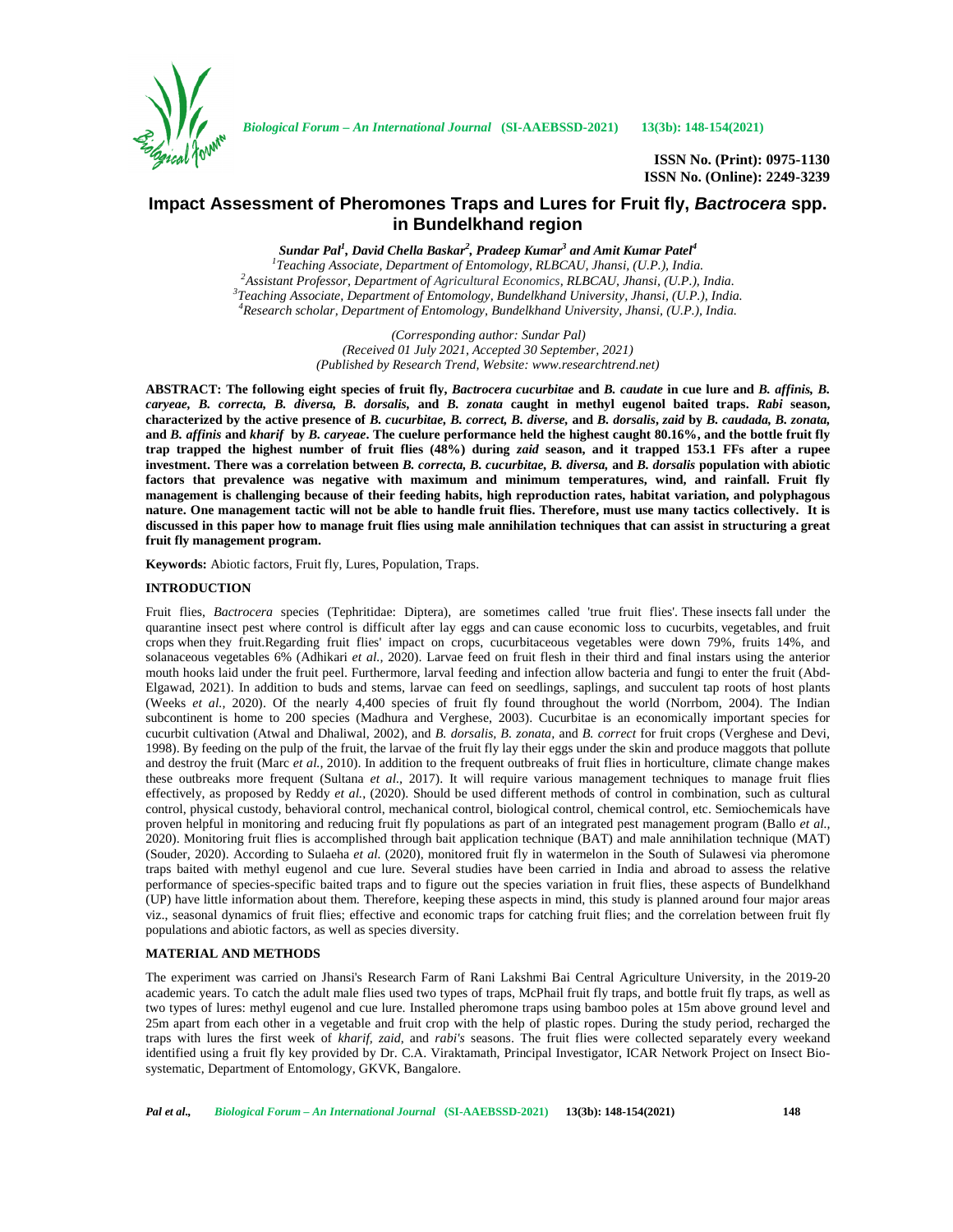## **RESULT AND DISCUSSION**

## *A. Species diversity in fruit fly, Bactrocera* spp.

The following eight species of fruit fly, *Bactrocera cucurbitae* and *B. caudada* in cue lure (CL) and *B. affinis, B. caryeae, B. correcta, B. diversa, B. dorsalis* and *B. zonata* caught in methyl eugenol (ME) baited traps (Plate I). Accordingly, the contributed of the different fruit fly species was 43.05, 43.0, 9.15, 2.87, 1.01, 0.36, 0.33 and 0.22 percent (Table 2) of *B. zonata, Bactroceracucurbitae, B. affinis, B. dorsalis, B. correcta, B. diversa, B. caryeae,* and *B. caudada,* respectively. Our research is also supported by Pal *et al.,* (2012b) and Singh, *et al.,* (2007) and recognized five species of fruit fly namely, *Bactroceraaffinis, B. correcta, B. diversa, B. dorsalis, B. zonata* in methyl eugenol, and four species namely, *B. caudate, B. cucurbitae, B. nigrofemoralis, B. yercaudiae* in cuelure baited traps were recorded. Zida *et al.,* (2020) were reported twenty-nine tephritid species belonging to 10 genera were identified from Western Burkina Faso during 2017 to 2019.

|  | Table 1: Seasonal population dynamics of trapped fruit fly, Bactrocera species in para-pheromon baited traps. |
|--|---------------------------------------------------------------------------------------------------------------|
|  |                                                                                                               |

|                      |                      |                          |                          | Mean population of fruit fly, Bactrocera spp. |                           |                              |                          |                          |
|----------------------|----------------------|--------------------------|--------------------------|-----------------------------------------------|---------------------------|------------------------------|--------------------------|--------------------------|
| SW                   | <b>B.</b> cucurbitae | <b>B.</b> caudata        | <b>B.</b> caryeae        | <b>B.</b> zonata                              | <b>B.</b> affinis         | <b>B.</b> dorsalis           | <b>B.</b> diversa        | <b>B.</b> correcta       |
| Rabi season          |                      |                          |                          |                                               |                           |                              |                          |                          |
| 42                   | 69.1                 | $\overline{\phantom{a}}$ | $\overline{\phantom{a}}$ | $\overline{\phantom{a}}$                      | $\overline{\phantom{a}}$  | 2.8                          | 0.2                      | 0.3                      |
| 43                   | 86.7                 | $\overline{\phantom{a}}$ | $\overline{\phantom{a}}$ | $\blacksquare$                                | $\overline{\phantom{a}}$  | 3.2                          | 0.2                      | 1.2                      |
| 44                   | 100.5                | $\bar{\phantom{a}}$      | 0.3                      | $\equiv$                                      | $\bar{\mathcal{L}}$       | 4.1                          | 0.5                      | 1.8                      |
| 45                   | 112.8                | $\overline{\phantom{a}}$ | 0.4                      | $\overline{\phantom{a}}$                      | $\overline{\phantom{a}}$  | 4.9                          | $\rm 0.8$                | 2.1                      |
| 46                   | 105.2                | $\overline{\phantom{a}}$ | 0.4                      | $\overline{\phantom{a}}$                      | $\blacksquare$            | 5.1                          | 0.6                      | 2.4                      |
| 47                   | 95.7                 | $\blacksquare$           | 0.6                      | $\overline{\phantom{a}}$                      | $\overline{\phantom{a}}$  | 5.6                          | 0.9                      | 2.0                      |
| 48                   | 83.7                 | 0.1                      | $0.8\,$                  | $\bar{\phantom{a}}$                           | $\mathcal{L}$             | 4.0                          | 0.7                      | 1.2                      |
| 49                   | 69.4                 | 0.1                      | 0.5                      | $\overline{\phantom{a}}$                      | $\overline{\phantom{a}}$  | 5.7                          | 0.8                      | 2.3                      |
| 50                   | 61.2                 | $\mathbb{Z}^2$           | 0.4                      | $\blacksquare$                                | $\blacksquare$            | 5.5                          | 0.9                      | 2.6                      |
| 51                   | 51.8                 | 0.2                      | $\overline{\phantom{a}}$ | $\overline{\phantom{a}}$                      | $\overline{\phantom{a}}$  | 5.8                          | 0.5                      | 2.3                      |
| 52                   | 50.1                 | $\mathbb{Z}^2$           | 0.3                      | $\blacksquare$                                | $\mathbf{r}$              | 4.9                          | 0.7                      | 2.5                      |
| $\mathbf{1}$         | 38.7                 | 0.1                      | 0.2                      | $\overline{\phantom{a}}$                      | 0.1                       | 5.6                          | 0.9                      | 1.9                      |
| $\sqrt{2}$           | 30.1                 | 0.1                      | $\Box$                   | 0.3                                           | $\overline{\phantom{a}}$  | 6.9                          | 1.1                      | 1.7                      |
| 3                    | 28.1                 | 0.2                      | 0.1                      | 0.5                                           | 0.2                       | $7.8\,$                      | 0.6                      | $2.0\,$                  |
| $\overline{4}$       | 29.0                 | 0.1                      | $\overline{\phantom{a}}$ | 0.8                                           | 0.3                       | 6.4                          | 0.8                      | 2.6                      |
| 5                    | 30.5                 | $\overline{\phantom{a}}$ | $\Box$                   | 1.2                                           | 0.5                       | 5.2                          | 0.5                      | $2.5\,$                  |
| 6                    | 30.8                 | $\overline{\phantom{a}}$ | $\overline{\phantom{a}}$ | 15.1                                          | 1.2                       | 3.1                          | 0.7                      | 1.4                      |
| $\tau$               | 31.0                 | $\overline{\phantom{a}}$ | $\overline{\phantom{a}}$ | 16.9                                          | 2.0                       | 2.1                          | 0.3                      | 0.8                      |
| $\,8\,$              | 30.0                 | $\overline{\phantom{a}}$ | $\overline{\phantom{a}}$ | 14.8                                          | 4.2                       | 1.2                          | $\blacksquare$           | 0.4                      |
| 9                    | 28.4                 | $\overline{\phantom{a}}$ | $\overline{\phantom{a}}$ | 18.3                                          | 6.8                       | $0.5\,$                      | 0.1                      | 0.2                      |
| 10                   | 20.1                 | 0.1                      | $\overline{\phantom{a}}$ | 23.4                                          | 10.4                      | $0.5\,$                      | $\overline{\phantom{a}}$ | $\overline{\phantom{a}}$ |
| Zaid season          |                      |                          |                          |                                               |                           |                              |                          |                          |
| 11                   | 16.7                 | $\blacksquare$           | $\blacksquare$           | 35.9                                          | 15.8                      | 0.1                          | $\sim$                   | $\overline{\phantom{a}}$ |
| 12                   | 15.8                 | 0.1                      | $\overline{\phantom{a}}$ | 49.7                                          | 18.9                      | $\omega$                     | $\blacksquare$           | $\overline{\phantom{a}}$ |
| 13                   | 14.1                 | 0.2                      | $\overline{\phantom{a}}$ | 52.6                                          | 19.3                      | $\overline{\phantom{a}}$     | $\overline{\phantom{a}}$ | $\overline{\phantom{a}}$ |
| 14                   | 13.5                 | 0.3                      | $\overline{\phantom{a}}$ | 71.6                                          | 22.0                      | $\mathcal{L}_{\mathcal{A}}$  | $\overline{\phantom{a}}$ | $\sim$                   |
| 15                   | 13.9                 | $\mathbb{Z}^2$           | $\overline{\phantom{a}}$ | 75.8                                          | 21.5                      | $\overline{\phantom{a}}$     | $\blacksquare$           | $\overline{\phantom{a}}$ |
| 16                   | 13.1                 | 0.1                      | $\blacksquare$           | 80.1                                          | 23.0                      | $\overline{\phantom{a}}$     | $\overline{\phantom{a}}$ | $\overline{\phantom{a}}$ |
| 17                   | 12.7                 | 0.2                      | $\overline{\phantom{a}}$ | 78.9                                          | 22.8                      | $\blacksquare$               | $\overline{\phantom{a}}$ | $\overline{\phantom{a}}$ |
| 18                   | 14.2                 | $\blacksquare$           | $\overline{\phantom{a}}$ | 84.5                                          | 20.8                      | $\overline{\phantom{a}}$     | $\overline{\phantom{a}}$ | $\overline{\phantom{a}}$ |
| 19                   | 12.1                 | 0.1                      | $\overline{\phantom{a}}$ | 81.9                                          | 21.6                      | $\blacksquare$               | $\overline{\phantom{a}}$ | $\overline{\phantom{a}}$ |
| 20                   | 13.7                 | $\equiv$                 | $\overline{\phantom{a}}$ | 78.8                                          | 21.1                      | $\blacksquare$               | $\overline{\phantom{a}}$ | $\overline{\phantom{a}}$ |
| 21                   | 11.9                 | 0.2                      | $\overline{\phantom{a}}$ | 81.1                                          | 21.5                      | $\blacksquare$               | $\overline{\phantom{a}}$ | $\overline{\phantom{a}}$ |
| 22                   | 10.8                 | $\omega$                 | $\overline{\phantom{a}}$ | 77.1                                          | 18.7                      | $\blacksquare$               | $\overline{\phantom{a}}$ | $\overline{\phantom{a}}$ |
| 23                   | 10.4                 | 0.1                      | $\blacksquare$           | 76.9                                          | 14.3                      | $\overline{\phantom{a}}$     | $\overline{\phantom{a}}$ | $\blacksquare$           |
| 24                   | 9.8                  | $\mathbb{Z}^2$           | $\blacksquare$           | 68.7                                          | 10.1                      | $\Box$                       | $\blacksquare$           | $\blacksquare$           |
| 24                   | 1.8                  | $\overline{\phantom{a}}$ | $\blacksquare$           | 4.1                                           | 0.4                       |                              | $\overline{\phantom{a}}$ | $\overline{\phantom{a}}$ |
| <b>Kharif</b> season |                      |                          |                          |                                               |                           |                              |                          |                          |
| 25                   | 5.7                  | $\overline{\phantom{a}}$ | $\overline{\phantom{a}}$ | 58.0                                          | 6.9                       | $\qquad \qquad \blacksquare$ | $\overline{\phantom{a}}$ | $\overline{\phantom{a}}$ |
| 26                   | 4.9                  | $\overline{\phantom{a}}$ | 0.1                      | 54.4                                          | 3.8                       | $\overline{a}$               | $\blacksquare$           | $\overline{\phantom{a}}$ |
| 27                   | 3.8                  | $\blacksquare$           | 0.3                      | 53.8                                          | 2.6                       | $\blacksquare$               | $\overline{\phantom{a}}$ | $\overline{\phantom{a}}$ |
| 28                   | 4.4                  | $\overline{\phantom{a}}$ | 0.5                      | 47.8                                          | 1.4                       | $\overline{\phantom{a}}$     | $\overline{\phantom{a}}$ | $\overline{\phantom{a}}$ |
| 29                   | 4.8                  | 0.1                      | 0.6                      | 43.5                                          | 0.9                       | $\overline{\phantom{a}}$     | $\overline{\phantom{a}}$ | $\overline{\phantom{a}}$ |
| 30                   | 5.7                  | 0.1                      | 0.4                      | 35.6                                          | 0.2                       | $\blacksquare$               | $\blacksquare$           | $\overline{\phantom{a}}$ |
| 31                   | 6.1                  | 0.3                      | 0.2                      | 33.1                                          | $\Box$                    | 0.1                          | $\blacksquare$           | $\overline{\phantom{a}}$ |
| 32                   | $5.2\,$              | 0.6                      | $0.6\,$                  | 28.5                                          | $\overline{\phantom{a}}$  | 0.1                          | $\overline{\phantom{a}}$ | $\overline{\phantom{a}}$ |
| 33                   | 5.1                  | 0.7                      | 0.5                      | 11.5                                          | $\blacksquare$            | 0.2                          | $\overline{\phantom{a}}$ | $\overline{\phantom{a}}$ |
| 34                   | 5.9                  | 0.6                      | 0.7                      | 9.7                                           | $\sim$                    | 0.4                          | $\overline{\phantom{a}}$ | $\overline{\phantom{a}}$ |
| $\overline{35}$      | 6.3                  | $0.8\,$                  | 0.4                      | 5.2                                           | $\overline{\phantom{a}}$  | 0.4                          | $\mathbb{Z}^2$           | $\overline{\phantom{a}}$ |
| 36                   | 6.9                  | 0.5                      | $0.8\,$                  | 3.1                                           | $\overline{\phantom{a}}$  | 0.6                          | 0.1                      | $\blacksquare$           |
| 37                   | 7.0                  | 0.6                      | 0.7                      | 1.2                                           | $\mathbb{L}^{\mathbb{N}}$ | 0.5                          | 0.1                      | 0.1                      |
| 38                   | 8.2                  | 0.5                      | 0.5                      | $\rm 0.8$                                     | $\blacksquare$            | 0.9                          | 0.1                      | $\sim$                   |
| 39                   | 9.1                  | 0.3                      | 0.6                      | 0.2                                           | $\equiv$                  | 1.2                          | 0.1                      | 0.12                     |
| 40                   | 9.8                  | $\overline{\phantom{a}}$ | 0.4                      | 0.1                                           | $\overline{\phantom{a}}$  | 1.9                          | 0.1                      | 0.1                      |
| 41                   | 5.2                  | τ                        | $0.1\,$                  | $0.1\,$                                       | $\overline{a}$            | 0.7                          | $0.1\,$                  | $0.1\,$                  |

*Pal et al., Biological Forum – An International Journal* **(SI-AAEBSSD-2021) 13(3b): 148-154(2021) 149**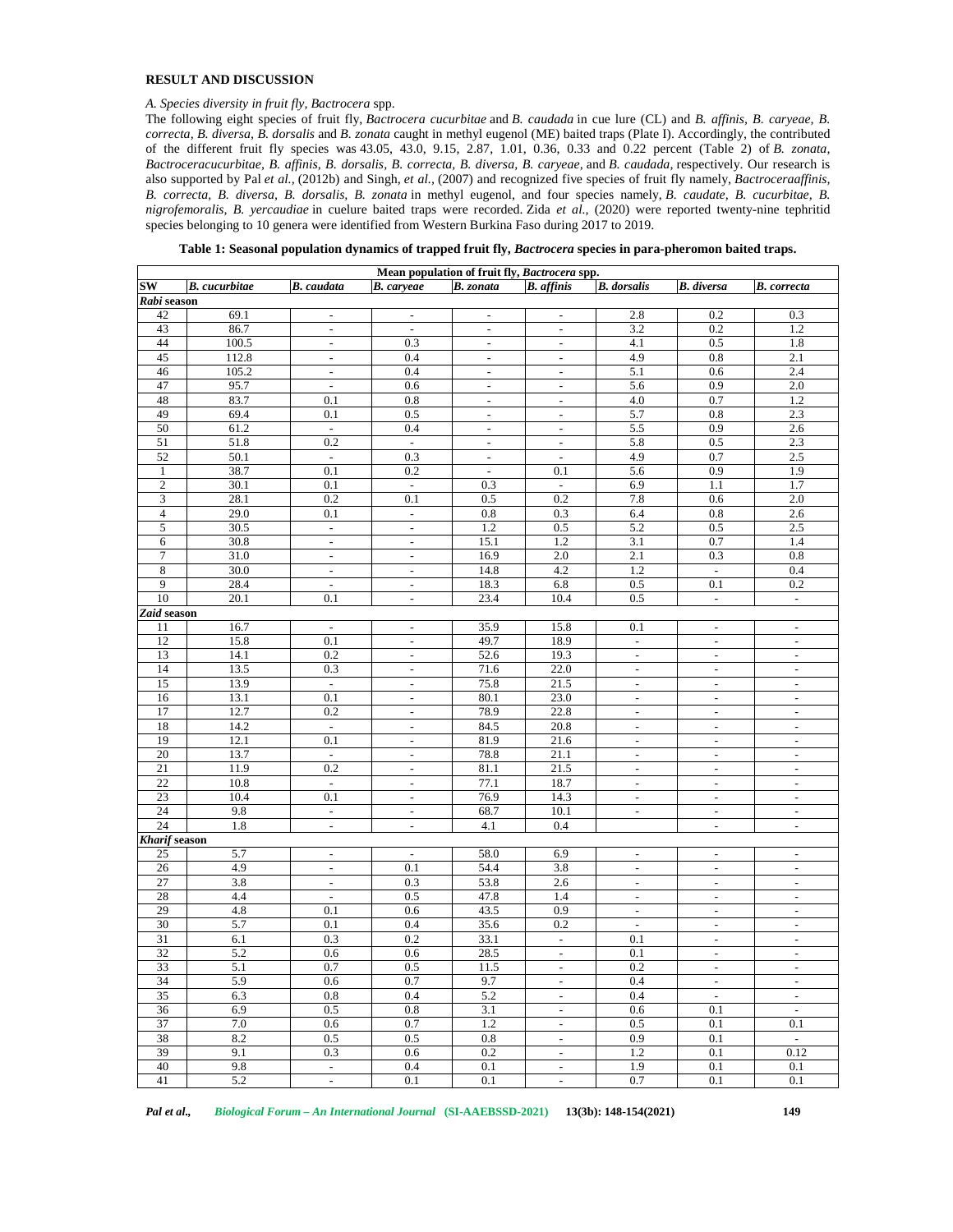

Researchers at the Atomic Energy Research Establishment campus, Savar, Dhaka, Bangladesh, used cue lures, methyl eugenol, and zingerone-baited pheromone traps to monitor fruit flies. A total of 135, 034 specimens were caught across 15 species. The most common species was *Bactrocera dorsalis*, which made up 58 percent of total trapped flies (Hossain *et al.* (2019).

*B. Population dynamic of trapped fruit flies, Bactrocera spp***.**

*Bactroceraaffinis* trapped in cue lure baited traps and covered 9.15 percent (Table 2) of the total trapped population, Pal and Singh (2012) recorded 7.69%. It was the most active in the *Zaid* season followed by *Rabi* and *Kharif* season, with a peak population (23 fruit flies (FF's)/trap/week) from  $16<sup>th</sup>$ standard week (SW) (Table 1).

The population was the first time recorded from 1<sup>st</sup> SW of *Rabi* season and last from 31st SW of *Rabi* season with 0.1 FF/trap/week and 0.2 FF's/trap/week, respectively. Pal and Singh, (2012) recorded *B. affinis* was most active during *Zaid* season, and the population range was 0.47-109.05 FF's/trap/week followed by *Kharif* and *Rabi* seasons. The occurrence of this species has also been reported from Faizabad (Singh *et al.,* 2007).

| <b>Fruit fly species</b>  | Numbers of trapped fruit flies $\vert$ Contribution $\vert\%$ |        |
|---------------------------|---------------------------------------------------------------|--------|
| Bactrocerazonazta         | 14715                                                         | 43.051 |
| Bactrocera cucurbitae     | 14697                                                         | 42.999 |
| <i>Bactroceraaffinis</i>  | 3129                                                          | 9.154  |
| Bactrocera dorsalis       | 980                                                           | 2.867  |
| <i>Bactroceracorrecta</i> | 347                                                           | 1.015  |
| <i>Bactroceradiversa</i>  | 124                                                           | 0.363  |
| <i>Bactroceracaryeae</i>  | 114                                                           | 0.334  |
| <b>Bactroceracaudata</b>  | 74                                                            | 0.217  |
| Total                     | 34180                                                         |        |

**Table 2: Species contribution in total trapped fruit fly population.**

*Pal et al., Biological Forum – An International Journal* **(SI-AAEBSSD-2021) 13(3b): 148-154(2021) 150** Adults of *B. caryeae* recorded during the *Rabi* and *Kharif* season, but it did not withstand the *Zaid* season. This species was most active during *Kharif* season followed by *Rabi*, but the population range was recorded 0.1-0.8 FF's/trap/week from both the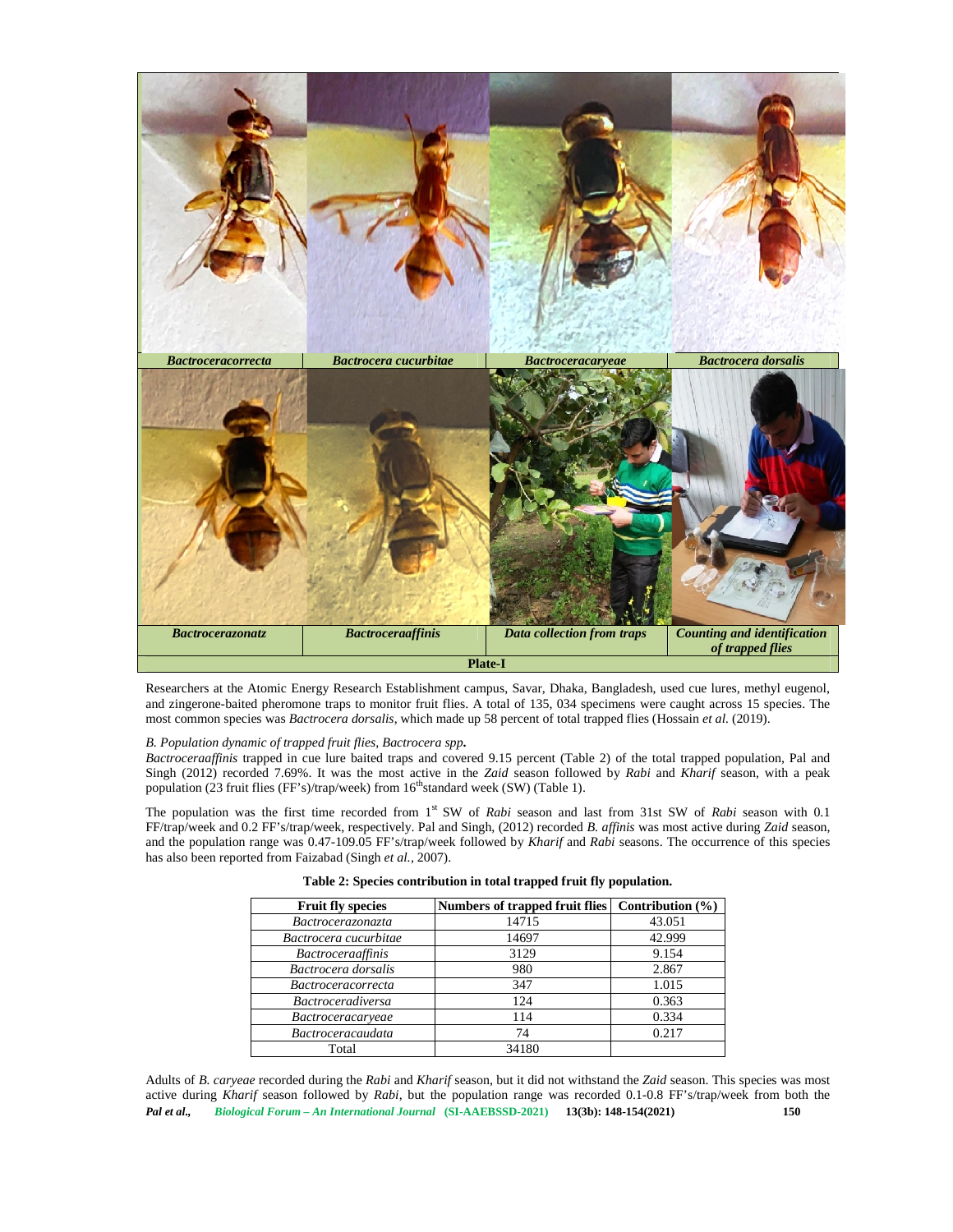seasons. The total number of captured flies was 0.33 percent. The population range was recorded *viz.,*0.1-0.2; 0.1-0.3, and 0.1- 0.8 FF/trap/week from *Rabi*, *Zaid*, and *Kharif* season, respectively. This species was noticed from only eight, eight, and eleven weeks of *Rabi*, *Zaid*, and *Kharif* season, respectively. It was recorded 0.21% of total trapped flies during the study period. The activity of this fruit fly was highest in *Kharif* followed by *Rabi* and *Zaid* seasons and the maximum population was noticed 0.97FF/trap/week in 37th SW and covered 1.27% of the total CL trapped flies population (Pal and Singh, 2012).

*Bactroceracorrecta* was most active during *Rabi* season, and the population range was 0.2-2.6 FF's/trap/week. It was completely absent throughout the *Zaid* season, but it was recorded only three standard weeks during *Kharif* season. The population of *B. correcta* was 1.02 percent of the total trapped fruit flies. Pal and Singh (2012) recorded the maximum mean population of this species as 0.33 fruit fly/trap/week was recorded in  $43<sup>rd</sup>SW$ . Jalaluddin *et al.*, (2001) recorded its peak population from July-August 1994 -95 while Deepa et al. (2009) found its peak activity in 50<sup>th</sup>SW 2006 and 14<sup>th</sup> of 2007 in Kanpur. *Bactrocera cucurbitae* was single fruit fly species that was active throughout the year, and it was the predominant species that covered 43% of the total trapped fruit flies. The maximum population of *B. cucurbitae* was recorded from 45thSW with 112.8 FF's/trap/week during *Rabi* season and noticed the minimum population (1.8 FF's/trap/week) at last week of *Zaid* season. This species was most active in *Rabi* season, followed by *Zaid* and *Rabi* season. During *Zaid* season, recorded its population range 1.8-16.7 FF's/trap/week. The population was recorded from *Kharif* season *viz.,* 5.7, 4.9, 3.8, 4.4, 4.8, 5.7, 6.1, 5.2, 5.1, 5.9, 6.3, 6.9, 7.0, 8.2, 9.1, and 9.8 from 26th to 41st SW, respectively. Pal and Singh (2012) were recorded that the population of *B. cucurbitae* throughout the year with a population range of 1.53-13.41 fruit flies/trap/week in *Kharif*, 1.94-36.28 fruit flies/trap/ week in Rabi, and 0.05-15.42 fruit flies/trap/week in *Zaid* seasons. According to Nahid *et al.* (2021), fruit flies Bactroceracucurbitae Coquillett were more abundant in summer than autumn. In summer, more larvae were found per fruit than in autumn (24.9 fruit-1). Pankaj *et al.* (2002) recorded the minimum (0.67 fruit fly /trap) and maximum (2.83 fruit flies/trap) population of this species, respectively in  $21<sup>st</sup>$  and  $27<sup>th</sup>$  SWs while Manzar and Srivastava (2004) reported minimum and maximum population, respectively, 297.3 and 396.6 fruit flies/trap in  $23<sup>rd</sup> SW$  in 2002 and  $20<sup>th</sup> SW$  in 2003. Vengesh *et al.*, (2020) captured four species of fruit fly, *Bactroceracaryeae* and *B. dorsalis*, and *B. correct* (Bezzi), with a minor population of *B. nigrofemoralis* as well. There was a peak fruit fly activity (56.50 FF's/trap) in August, followed by a small population of fruit fly activity (3.50 FF's/trap) in December.

Noticed the response of *Bactroceradiversa* from first week of Rabi season and active throughout the season, but it was absent during *Zaid*, were seen it from last 5<sup>th</sup>SW of *Kharif* season. The maximum population was recorded as 2.6 FF's/trap/week, contribute only 0.36 percent in total trapped flies' population. This species was present in *Kharif* and *Rabi* seasons with a maximum mean population of 0.14 fruit fly/trap /week in  $42^{nd}SW$  of 2008 & 2009 and 0.11 fruit fly/trap /week in10<sup>th</sup>SW of 2008-09 and 2009-10 (Pal and Singh (2012). This species was reported from Faizabad earlier also (Singh *et al.,* 2007).Started the population of *Bactrocera dorsalis* just after installed trapsin the field, where population was recorded as 2.8 FF's/trap/week. The population range was 0.5-7.8 FF's/trap/week during *Rabi* season. Still, its population was recorded the only first week of *Zaid* season and it was again recorded from 32nd SW of *Kharif* season after 20 weeks interval. Contributed 2.87 percent of the total trapped fruit fly population. Gupta *et al.,* (1990) captured *B. dorsalis* in traps baited with methyl eugenol form the 2nd week of April to the  $2^{nd}$  week of November, and peak of adult activity occurred during  $3^{rd}$  and  $4^{th}$  week of June month. Noticed the activity during the *Kharif* and *Rabi* seasons. Still, it was not active during the*Zaid* season, where caught maximum mean population as 0.28 fruit fly/trap/weeks was trapped first in 41st and second in 43rd SW in *Kharif* season and 0.36 fruit fly/trap/weeks in 48<sup>th</sup> SW. Deepa *et al.* (2009) reported peak population of this species in 4<sup>th</sup>week (17<sup>th</sup> SW) of April 2006 and 2007 from Kanpur while Gupta *et al.*, (1990) found its peak activity in the 3<sup>rd</sup> week of June (25<sup>th</sup>SW) on apricot, 4<sup>th</sup> week of June ( $26<sup>th</sup>SW$ ) on plum and  $2<sup>nd</sup>$  week of July ( $28<sup>th</sup> SW$ ) on peach in the mid-hill region of Himachal Pradesh. According to Senathipathi *et al.* (2020), *Bactroceradorasali* and *B. correcta* were most active during August and last least in February.

The fruit fly, *Bactrocerazonata*, was the predominant species and trapped in ME baited traps. It was 43.05 percent of total trapped flies during study period. This species was active in all the seasons, but it was most active during *Zaid* season followed by *Kharif* and *Rabi* season. Recorded the population range as 0.3-23.4, 4.1-84.5, 0.1-58.0 FF's/trap/week from *Rabi*, *Zaid*, and *Kharif* season, respectively. The peak population (84.5 FF's/trap/week) was recorded from 18<sup>th</sup> SW of *Zaid* season. Gupta *et al.* (1990) studied the seasonal fluctuation of *B. zonata* was trapped in methyl eugenol baited traps, and it was more active than *B. doraslis*. Pal and Singh (2012) noticed the activity of *B. zonata* throughout the study period except from 47<sup>th</sup> to 1<sup>st</sup> SW during Rabi season. The maximum population was recorded during *Zaid* season, followed by *Kharif* and *Rabi* seasons. The maximum mean population, in respective seasons, were 40.89 fruit flies/trap/week in  $29^{th}SW$ , 15.16 fruit flies/trap/week in  $13^{th}SW$  and 1226.33 fruit flies/trap/week in  $20<sup>th</sup>$  SW. Manzar and Srivastava (2004) recorded a maximum population of 395.6 fruit flies /trap in 23<sup>rd</sup>SW during 2002 and 432.3 fruit flies/trap in 20<sup>th</sup> SW during 2003 in Kanpur while Deepa *et al.* (2009) working in above area observed its peak activity in 42<sup>nd</sup> SW of 2006 and 10<sup>th</sup> SW of 2007. According to Sowmiya *et al.* (2020), fruit flies in snake gourds observed in Kumaravadi village, Tiruchirappalli during the Kharif and Rabi seasons of 2019-20 are seasonal fluctuate. Traps containing methyl eugenol captured *B. dorsalis, B. zonata*, and *B. correct* fruit fly species. In Kharif, there were 25.80 fruit flies per trap, whereas, in Rabi, there were 12.3 fruit flies per trap. ICAR-RCER Patna, India, was found to trap more Bactrocerazonata (83.00%) in the rainy season than other species (*B. dosalis, B. cucurbitae,* and *B. tau*). A higher percentage of *B. correct* was trapped (47.25%) during the same season than *B. zonata, B. dorsalis,* and *B. cucurbitae* (Jana and Idris, 2021).

#### *C. Seasonal performance of lure and traps against fruit fly, Bactrocera spp.*

Recorded the seasonal performance of lure and traps based on total trapped fruit flies according to seasons. A total of 34169 fruit flies (FF's) (Table 3) were trapped during study period and 56.77 percent was caught in Methyl eugenol (ME) where, 43.23 per cent attracted in cue lure (CL), and this difference was 13.54 per cent. The fruit fly population was approximately equally trapped (42%) during *Rabi* and *Zaid* season, where, in case of *Kharif* season, it was 15.40 per cent. The seasonal performance of ME was trapped 2579, 12651 and 4169 FF's from *Rabi*, *Zaid* and *Kharif* season as 13.29, 65.21 and 21.49 per cent, respectively. Cue lure (CL) caught 14770 FF'swithin 11839 FF's from *Rabi*, 1839 FF's from *Zaid*and 1092 FF's from *Kharif* seasonthat was 80.16, 12.45 and 7.39 per cent, respectively (Table 2). Methyl eugenol was most effective during *Kharif* and summer season, but cue lure was most effective during Rabi season (Pal *et al.,* 2015).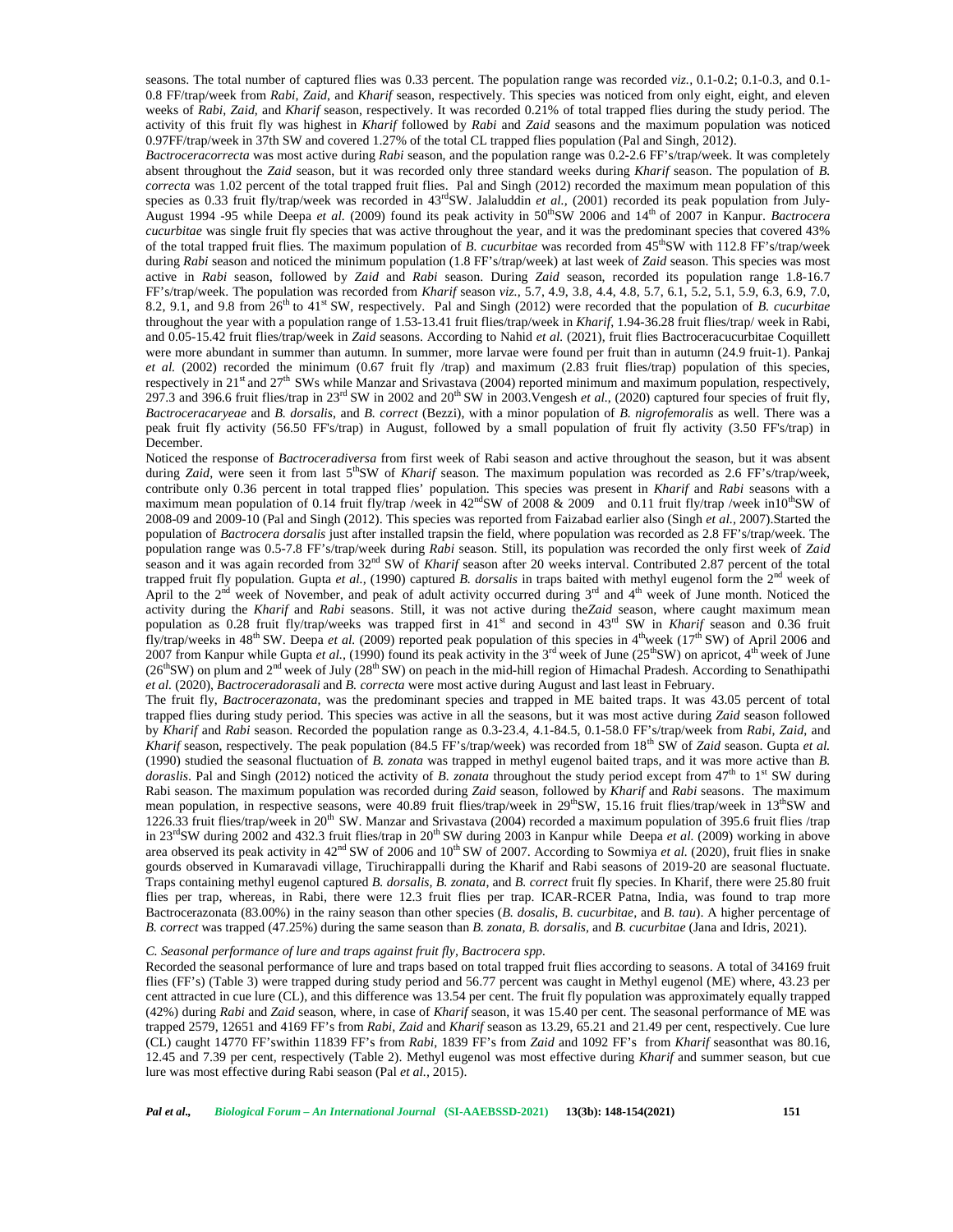In case of trap performance, trapped the maximum fruit flies (55.65%) in McPhail fruit fly traps (MFFT) followed by Bottle fruit fly trap (BFFT) (44.35%) and this difference was 11.3 per cent. MFFT was trapped 8766 FF's (46.1%) during *Zaid* season followed by *Rabi* (37.6%) and *Kharif* (16.3%) season. By this trap, 8.5 per cent more flies were caught in *Zaid* than *Rabi* season and 29.8 per cent more than in *Kharif* season.Rakshak fruit fly trap was trapped 35.1, 17.3, and 15.2% more fruit flies followed by bottle fruit fly trap during *Kharif*, summer and *Rabi*season, respectively (Pal *et al.,* 2015). Performance of traps has been evaluated earlier also (Patel and Patel, 1998; Jhala*et al.,* 2008, Shukla *et al.,* 2008 and Chua, 2009). For fruit fly monitoring, Bali *et al.,* (2021) assessed five trap devices, including the Decis® trap, Biodelear, BioLure, and McPhail trap baited with Biodelear and BioLure. BioLure baited Tephri traps performed better than other trap-attractant combinations at high temperatures. Decis® traps captured fewer adults in both seasons.

|               | <b>Total trapped fruit</b><br>Total trapped fruit<br>fries in $\%$<br>fries in numbers |       | Total<br>trapped FFs | trapped FFs | Per cent (%) of Total trapped fruit fries<br>in numbers |       | <b>Total trapped fruit</b><br>fries in $%$ |                 |       |                 |
|---------------|----------------------------------------------------------------------------------------|-------|----------------------|-------------|---------------------------------------------------------|-------|--------------------------------------------|-----------------|-------|-----------------|
| <b>Season</b> |                                                                                        |       |                      |             |                                                         |       | $MFFT*$                                    | $BFFT^{\omega}$ | MFFT* | $BFFT^{\omega}$ |
|               | MЕ                                                                                     | CL    | MЕ                   | CL.         |                                                         |       |                                            |                 |       |                 |
| Rabi          | 2579                                                                                   | 1839  | 13.29                | 80.16       | 14418                                                   | 42.20 | 7146                                       | 7272            | 37.6  | 48.0            |
| Zaid          | 12651                                                                                  | 1839  | 65.21                | 12.45       | 14490                                                   | 42.41 | 8766                                       | 5724            | 46.1  | 37.8            |
| Kharif        | 4169                                                                                   | 1092  | 21.49                | 7.39        | 5261                                                    | 15.40 | 3104                                       | 2157            | 16.3  | 14.2            |
| Total         | 19399                                                                                  | 14770 |                      |             | 34169                                                   |       | 19016                                      | 15153           |       |                 |
| Grant total   | 34169                                                                                  |       | 56.77                | 43.23       |                                                         |       |                                            | 34169           | 55.65 | 44.35           |

**Table 3: Seasonal performance of traps and lure against fruit fly,** *Bactrocera* **spp. during 2019-20.**

\*McPhail fruit fly traps, @Bottle fruit fly traps

### *D. Seasonal economic performance of lure and traps against fruit fly,Bactrocera spp.*

Analyzed result on economic performance of traps and lure based on trapped fruit flies after per rupee investment. First discus on investment, a total of rupees 62.0 invested on McPhail fruit fly traps (MFFT) baited with ME and rupees 85.0 was baited with CL where as rupees 32.0 cost was of Bottle fruit fly trap (BFFT) baited with ME and rupee 55.0 when baited with CL. A total of 11363 FF's were trapped in MFFT baited with ME and 7653 FF's in case of CL, whereas, 1137, 7751, 2475 FF's in ME and 6009, 1015, 629 FF's in CL baited MFFT were trapped during *Rabi, Zaid* and *Kharif* season, respectively. In case of BFFT, traps baited with ME were trapped 1442, 4900, 1694 FF's and 5830, 824, 463 FF's when traps baited with CL from *Rabi, Zaid* and *Kharif* season, respectively. MFFT baited with ME was trapped 18.3, 125.0, & 39.9 FF's whereas 70.7, 11.9 and 7.4 FF's in case of CL from *Rabi, Zaid* and *Kharif* season, respectively. BFFT with ME were caught 45.1, 153.1, 52.9 FF's whereas 106.0, 15.0, 8.4 FF's with CL. Sums of 251.1 FF's were caught after per rupee investment from *Rabi, Zaid* and *Kharif* season, respectively. An overall, Bottle fruit fly trap was most economically important and caught 83.71 FF's after per rupee investment followed by MFFT with ME, BFFT with CL and MFFT with CL whereas 61.09, 43.13 and 30.01 FF's. Bottle fruit fly traps baited with CL, dispensed through cotton wick and replenished at three month interval proved most economical and trapped 394.12 FF's on per rupee investment during summer season (Pal *et al.,* 2012a).

|  | Table 4: Seasonal economic performance of traps against fruit fly, Bactrocera species. |
|--|----------------------------------------------------------------------------------------|
|--|----------------------------------------------------------------------------------------|

|        |         | <b>Total trapped fruit fries</b> |                 |      | <b>Investment</b> /trap |     |                 |     | <b>Trapped FFs/rupee investment</b> |       |                 |       |
|--------|---------|----------------------------------|-----------------|------|-------------------------|-----|-----------------|-----|-------------------------------------|-------|-----------------|-------|
|        | $MFFT*$ |                                  | $BFFT^{\omega}$ |      | MFFT*                   |     | $BFFT^{\omega}$ |     | MFFT*                               |       | $BFFT^{\alpha}$ |       |
|        | MЕ      | CL                               | MЕ              | CL   | MЕ                      | CL  | MЕ              | CL  | MЕ                                  | CL    | MЕ              | CL    |
| Season |         |                                  |                 |      |                         |     |                 |     |                                     |       |                 |       |
| Rabi   | 1137    | 6009                             | 1442            | 5830 | 62                      | 85  | 32              |     | 18.3                                | 70.7  | 45.1            | 106.0 |
| Zaid   | 7751    | 1015                             | 4900            | 824  | 62                      | 85  | 32              | 55  | 125.0                               | 11.9  | 153.1           | 15.0  |
| Kharif | 2475    | 629                              | 1694            | 463  | 62                      | 85  | 32              | 55  | 39.9                                | 7.4   | 52.9            | 8.4   |
| Total  | 1363    | 7653                             | 8036            | 7117 | 186                     | 255 | 96              | 165 | 61.09                               | 30.01 | 83.71           | 43.13 |

\*McPhail fruit fly traps, @Bottle fruit fly traps

### *E. Correlation coefficient*

The abiotic factors play an important role in the abundance of fruit fly. Fruit fly population was correlate with maximum & minimum temperature, maximum & minimum relative humidity, wind speed and rainfall. The population of *B. affinis* was founded positive correlation with temperature and rainfall while it was negative with relative humidity (Table 5).

**Table 5: Correlation coefficient between fruit fly species and abiotic factors.**

| <b>Fruit fly species</b> | Temp. $(0C)$ |           |           | RH(%)     | Wind      | Rainfall  |
|--------------------------|--------------|-----------|-----------|-----------|-----------|-----------|
|                          | Maxi.        | Mini.     | Maxi.     | Mini.     | (Km/hr)   | (mm)      |
| B. affinis               | 0.5426       | 0.2191    | $-0.8776$ | $-0.7433$ | 0.3966    | $-0.2089$ |
| B. carveae               | $-0.0388$    | 0.2178    | 0.5443    | 0.51075   | $-0.0478$ | 0.2917    |
| B. caudata               | 0.1072       | 0.3473    | 0.2752    | 0.2977    | 0.3661    | 0.1125    |
| B. correcta              | $-0.7581$    | $-0.7929$ | 0.3549    | 0.2414    | $-0.5917$ | $-0.2932$ |
| <b>B.</b> cucurbitae     | $-0.4101$    | $-0.5436$ | 0.1683    | 0.0294    | $-0.4925$ | $-0.3354$ |
| <b>B.</b> diversa        | $-0.7406$    | $-0.7698$ | 0.3615    | 0.2662    | $-0.6331$ | $-0.2927$ |
| <b>B.</b> dorsalis       | $-0.7860$    | $-0.7980$ | 0.3983    | 0.2937    | $-0.6615$ | $-0.2871$ |
| B. zonata                | 0.6926       | 0.5117    | $-0.7706$ | $-0.5696$ | 0.60925   | 0.0922    |

A negative correlation was recorded between *B. caryeae* population with maximum temperature and wind speed whereas it was positive with other abiotic components. *Bactroceracaudada* population was found positive correlation with all the abiotic components. The population of *B. correcta, B. cucurbitae, B. diversa* and *B. dorsalis* was founded negative correlation with maximum and minimum temperature, wind speed and rainfall, whereas *B. zonata* population was positive correlation with its. Based on the correlation matrix, minimum and maximum temperatures and sunshine hours are significantly correlated with *B*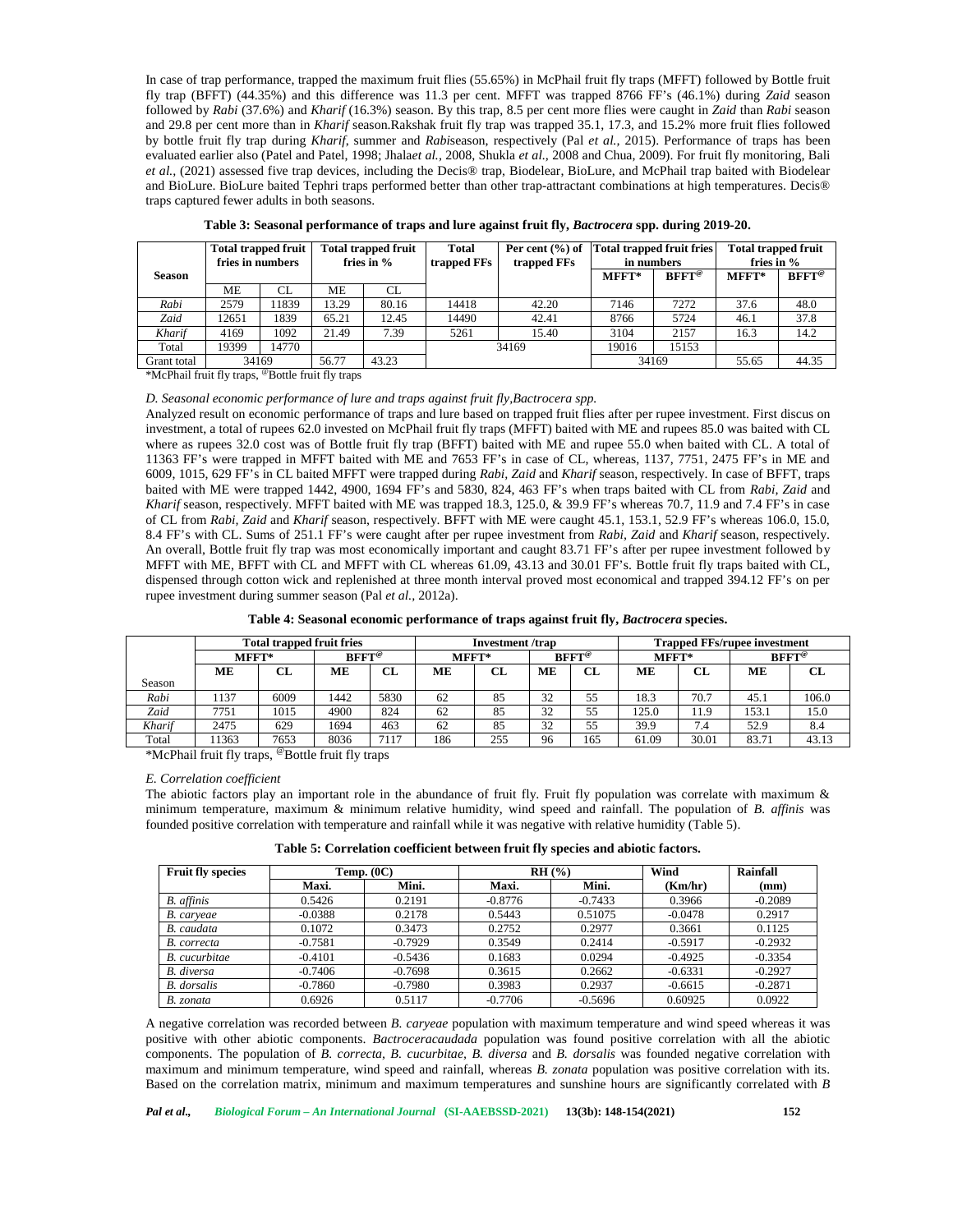*zonata*. Conversely, relative humidity (R.H.) and rainfall have a negative correlation with B zonata abundance (Khan *et al.,* 2021). Jalaluddin *et al.* (2001) found significant positive correlation with minimum and maximum temperatures (0C), morning RH (%) and rainfall (mm) and low negative correlation with sunshine hours and population of *B. correcta*. Gupta *et al.* (1990) found positive significant correlation with rainfall in 1986 and negative non-significant during 1987. Verghese and Devi (1998) found significant positive correlation with minimum temperature. Peng, (2006) also reported temperature and raining days influence the population of *B. dorsalis*. Gupta *et al.* (1990) found positive significant correlation with rainfall in 1986 and negative non-significant during 1987. Agarwal and Kumar (1999) found positive correlation with minimum and maximum temperatures and rainfall and negative correlation with RH (%). According to the results of the correlated analysis conducted by Vignesh *et al*. (2020), fruit fly incidence is positively correlated with maximum and minimum temperature, and negatively correlated with morning and evening relative humidity (RH).The incidence of *Bactrocera* species, which Senathipathi *et al.,* (2020) correlate with maximum and minimum temperatures and morning, relative evening humidity (RH), and rainfall. Sowmiya *et al.,* (2020) found a negative correlation between relative humidity and rainfall during both seasons, and other factors showed a positive correlation. There was a significant positive correlation between *B. dorsalis* catches and climatic factors, such as maximum temperatures, minimum temperatures, relative humidity, sunshine duration, except for the mean monthly rainfall, which was not significant (Khan *et al.,* 2021).

#### **CONCLUSION**

In the Bundelkhand region, a fruit fly that causing economic loss to farmers, mainly due to an increase in their species, increase in crop area, and adoption of incorrect methods for fruit fly management by the farmers. The research focused on farmers has been told about a cheap and good fruit fly management method.

**Acknowledgment.** The authors are highly thankful to Dr. Arvind Kumar, Vice-Chancellor of Rani Lakshmi Bai Central Agricultural University, Jhansi, Uttar Pradesh, for encouraging and supporting the research. In addition, we wish to acknowledge Dr. A.R. Sharma, Director of Research, and Dr. S. K. Chaturvedi, Dean of the College of Agriculture, for their Constant Support and providing insights and expertise for successfully conducting the study. **Conflict of interest:** the authors declare no conflict of interest

#### **REFERENCE**

- Abd-Elgawad, M. M. M. (2021). The Mediterranean Fruit Fly (Diptera: Tephritidae), a Key Pest of Citrus in Egypt. *Journal of Integrated Pest Management; 12*(1): 28.https://doi.org/10.1093/jipm/pmab025.
- Adhikari, D., Joshi, S. L., Thapa, R. B., Pandit, V. and Sharma, D. R. (2020). Fruit fly management in Nepal: A case from plant clinic. *Journal of Biological Control, 34*(1): 8-14. DOI: 10.18311/jbc/2020/22833.
- Agarwal, M. L. and Kumar, P. (1999). Effect of weather parameters on population dynamics of peach fruit fly, B. zonata (sounders). *Entomon*, *24*(1): 81-84.Corpus ID: 82460024.
- Atwal, A. S. and Dhaliwal, G. S. (2002). Agricultural Pests of South Asia and Their Management. Kalyani Publishers, New Delhi 498pp.
- Bali, E. M. D., Moraiti, C. A., Ioannou, C. S., Mavraganis, V. and Papadopoulos, N. T. (2021). Evaluation of Mass Trapping Devices for Early Seasonal Management of Ceratitis Capitata (Diptera: Tephritidae) Populations. Agronomy; *11*: 2-13.
- Ballo, S., Demissie, G., Tefera, T., Mohamed, S. A., Khamis, F. M Niassy, S. and Ekesi, S. (2020). Use of Para-pheromone Methyl Eugenol for Suppression of the Mango Fruit Fly, *Bactrocera dorsalis* (Hendel) (Diptera: Tephritidae) in Southern Ethiopia. Sustainable Management of Invasive Pests in Africa; Pp 203-217.
- Christenson, L. D. and Foote, R. H. (1960). Biology of Fruit Flies. *Annual Review of Entomology*, *5*: 171-192.
- Chua, T. H. (2009). An evaluation of ten methyl eugenol trap types for trapping *Bactrocera* Malaysian A and B (Diptera: Tephritidae) in Malaysia. *Journal of Applied Entomology*, 116 (1-5): 505-509.DOI:10.1111/j.1439-0418.1993.tb01227.x.
- Deepa, M., Agarwal, N., Vishwakarma, R., Kumari, K. and Lal, K. M. (2009). Monitoring and weather parameters on *Bactrocera* complex through methyl eugenol traps. *Annal Plant Protection Science, 17* (2): 332-336.
- Gupta, D., Verma, A. K. and Bhalla, O. P. (1990). Population of fruit flies (*Dacuszonata* and *D. dorsalis*) infesting fruit crops in North-Western Himalayan region. *Indian Journal of Agricultural Sciences, 60*(7): 471-474.
- Hossain, M. A., Leblanc, L., Momen, M., Bari, m. A. and Khan, S. A. (2019). Seasonal Abundance of Economically Important Fruit Flies (Diptera: Tephritidae: Dacinae) in Bangladesh, in Relation to Abiotic Factors and Host Plants. *Proceeding of the Hawaiian Entomological Society*; *51*(2): 25-37.
- Jalaluddin, S. M., Natarajan, K. and Sadakathulla, S. (2001). Population fluctuation of the guava fruit fly, *Bactroceracorrecta* (Bezzi) in relation to hosts and abiotic factors. *Journal of Experimental Zoology*, *4*(2): 323-327.https://<www.researchgate.net/publication/290825317>.
- Jana, B. R. and Md. Idris (2020). Damage Intensity in Relation to Fruit Fly Incidence in Guava (Psidium guajava L.) in Orchards of Eastern India. *International Journal of Current Microbiology and Applied Sciences*; *9*(3): 3048-3054.
- Jhala, R. C., Sisodya, D., Stonehouse, J. M., Verghese, A. and Mumford, J. D. (2008). Fruit fly catches by lure traps with two and four plume dispersal holes in central Gujarat. Final Technical Report of 'Crop Protection Programme': Integrated Management of Fruit flies (Diptera: Tephritidae) in India, 8089/8440 (ZA 04930664) Final Technical Report, pp. 90-91.
- Khan, M.H., N.H. Khuhro, M. Awais, M.U. Asif and R. Muhammad. 2021. Seasonal abundance of fruit fly, Bactrocera species (Diptera: Tephritidae) with respect to environmental factors in guava and mango orchards. *Pakistan Journal of Agricultural Research*, *34*(2): 266- 272.DOI | <http://dx.doi.org/10.17582/>journal.pjar/2021/34.2.266.272.
- Manzar, A. and Srivastava, J. P. (2004). Population fluctuation of fruit flies. *Bactrocera* spp. infesting bitter gourd in Central U.P. *Progressive Horticulture*, 36 (1) : 146-149.https:/[/www.researchgate.net/publication/344664882](www.researchgate.net/publication/344664882).
- Marc, De Meyer; Salah Mohamed and Lan, M. White (2010). Invasive Fruit Fly Pests in Africa. A diagnostic tool and information reference forthe four Asian species of fruit fly (Diptera; Tephritidae) that have become accidentally established as pests in Africa, including the Indian Ocean Islands.https://gd.eppo.int/taxon/DACUZO/distribution/LY.
- Nahid, S., Amin, M. R., Haque, M.m. and Suh, S. J. (2020). Seasonal abundance and infestation of fruit fly on cucumber. SAARC Journal of Agriculture 18(2):233-241. https://doi.org/10.3329/sja.v18i2.51123.
- Norrbom, A. L. (2004). Updates to Biosystematic Database of World Diptera for Tephritidae through 1999. Diptera. Data Dissemination Disk (CD-ROM).
- Pal, S. and Singh, H. M. (2012). Performance of parapheromone traps and diversity in fruit fly species. Fruit flies: Species composition and Management through parapheromone. LAP LAMBERT Academic publishing, Germany, Pp:37-89.
- Pal, S., Kumar, S., Chandra, S., Pati, R. and Singh, D. K. (2015). Fruit Flies, *Bactrocera*spp; relationship between trap captures and weather parameters. *Annals of Biology, 31*(1): 104-108.

*Pal et al., Biological Forum – An International Journal* **(SI-AAEBSSD-2021) 13(3b): 148-154(2021) 153**